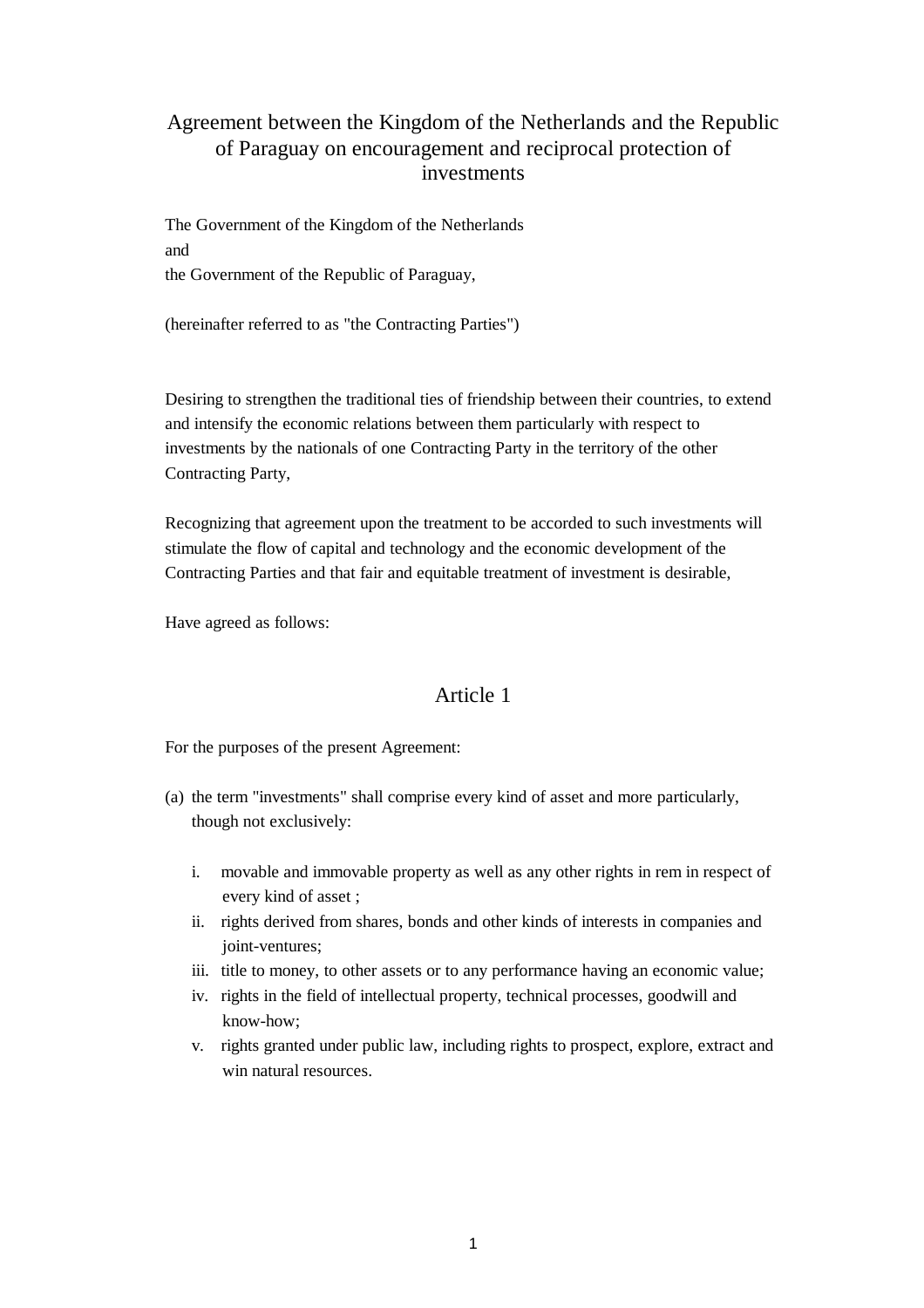(b) the term "nationals" shall comprise with regard to either Contracting Party:

- i. natural persons having the nationality of that Contracting Party;
- ii. legal persons constituted under the law of that Contracting Party;
- iii. legal persons not constituted under the law of that Contracting

Party but controlled, direct I y or indirectly, by natural persons as defined in (i) or by legal persons as defined in (ii) above.

- (c) the term "territory" shall mean:
	- i. in respect of the Kingdom of the Netherlands, the territory which constitutes the Kingdom of the Netherlands including also the maritime areas adjacent to the coast, to the extent to which the Kingdom of the Netherlands exercises sovereign rights or jurisdiction in those areas according to international law.
	- ii. in respect of the Republic of Paraguay, the territory which constitutes the Republic of Paraguay.

## Article 2

Either Contracting Party shall, within the framework of its laws and regulations, promote economic cooperation through the protection in its territory of investments of nationals of the other Contracting Party. Subject to its right to exercise powers conferred by its laws or regulations, each Contracting Party shall admit such investments.

# Article 3

- 1) Each Contracting Party shall ensure fair and equitable treatment of the investments of nationals of the other Contracting Party and shall not impair, by unreasonable or discriminatory measures, the operation, management, maintenance, use, enjoyment or disposal thereof by those nationals.
- 2) More particularly, each Contracting Party shall accord to such investments full physical security and protection which in any case shall not be less than that accorded either to investments of its own nationals or to investments of nationals of any third State, whichever is more favourable to the national concerned.
- 3) If a Contracting Party has accorded special advantages to nationals of any third State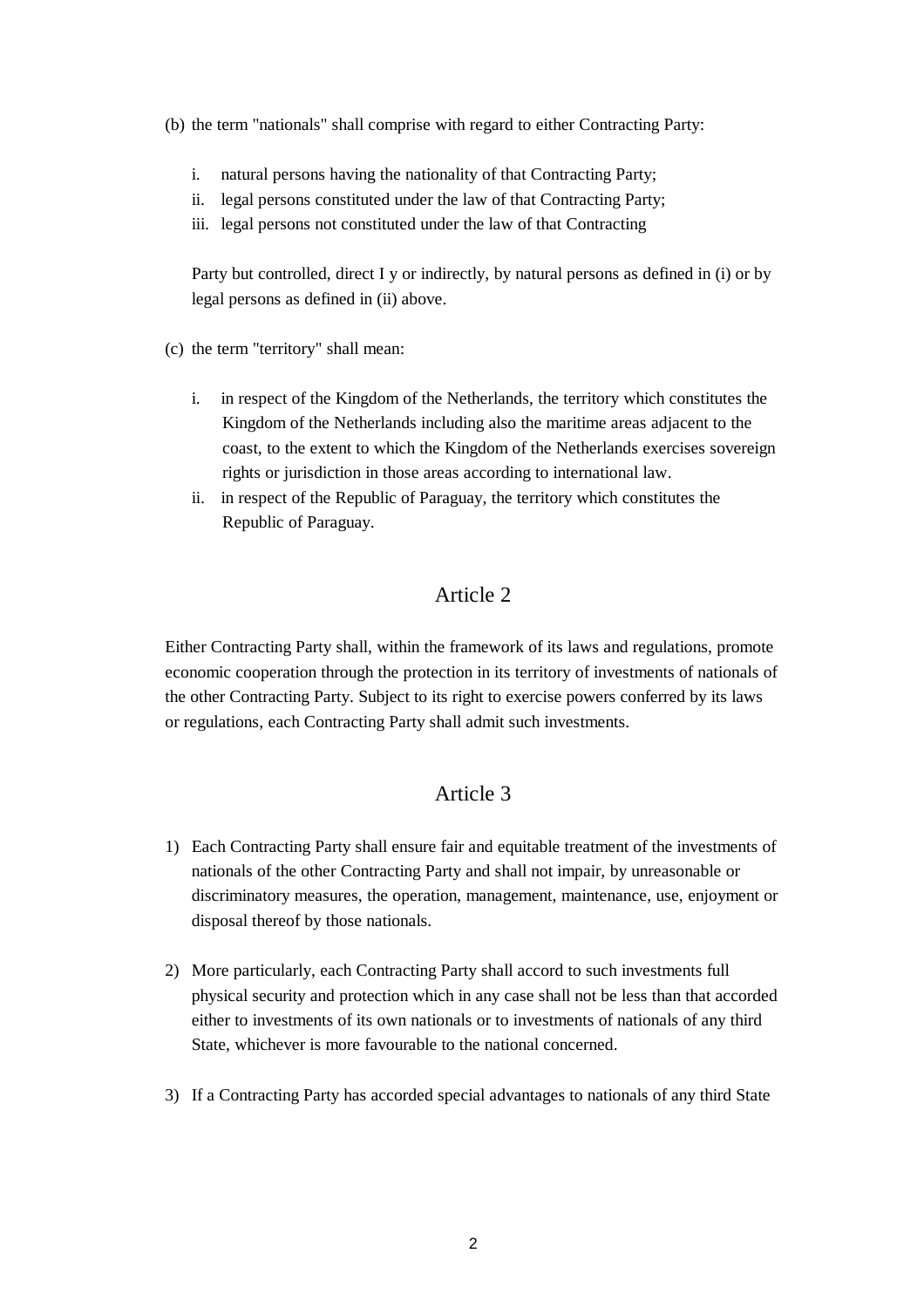by virtue of agreements establishing customs unions, economic unions, monetary unions or similar institutions, or on the basis of interim agreements leading to such unions or institutions, that Contracting Party shall not be obliged to accord such advantages to nationals of the other Contracting Party.

- 4) Each Contracting Party shall observe any obligation it may have entered into with regard to investments of nationals of the other Contracting Party.
- 5) If the provisions of law of either Contracting Party or obligations under international law existing at present or established hereafter between the Contracting Parties in addition to the present Agreement contain a regulation, whether general or specific, entitling investments by nationals of the other Contracting Party to a treatment more favourable than is provided for by the present Agreement, such regulation shall to the extent that it is more favourable prevail over the present Agreement.

#### Article 4

With respect to taxes, fees, charges and to fiscal deductions and exemptions, each Contracting Party shall accord to nationals of the other Contracting Party who are engaged in any economic activity in its territory, treatment not less favourable than that accorded to its own nationals or to those of any third State, whichever is more favourable to the nationals concerned. For this purpose, however, there shall not be taken into account any special fiscal advantages accorded by that Party:

- (a) under an agreement for the avoidance of double taxation; or
- (b) by virtue of its participation in a customs union, economic union or similar institution; or
- (c) on the basis of reciprocity with a third State.

## Article 5

The Contracting Parties shall guarantee that payments relating to an investment may be transferred. The transfers shall be made in a freely convertible currency, without undue restriction or delay. Such transfers include in particular though not exclusively:

(a) profits, interest, dividends and other current income;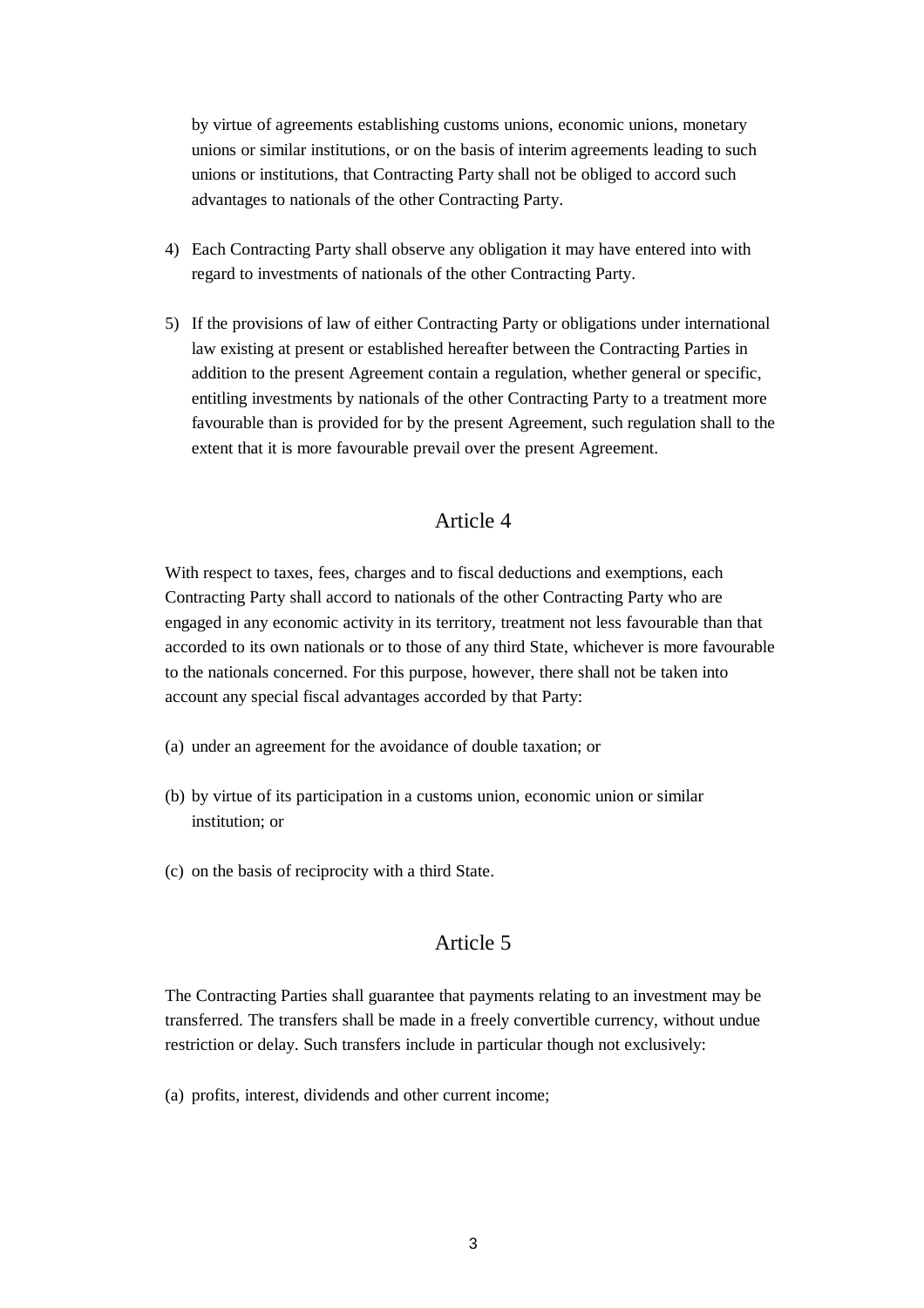#### (b) funds necessary

- i. for the acquisition of raw or auxiliary materials, semi-fabricated or finished products, or
- ii. to replace capital assets in order to safeguard the continuity of an investment;
- (c) additional funds necessary for the development of an investment;
- (d) funds in repayment of loans;
- (e) royalties or fees;
- (f) earnings of natural persons;
- (g) the proceeds of sale or liquidation of the investment.

## Article 6

Neither Contracting Party shall take any measures depriving, directly or indirectly, nationals of the other Contracting Party of their investments unless the following conditions are complied with:

- (a) the measures are taken in the public interest and under due process of law;
- (b) the measures are not discriminatory or contrary to any undertaking which the Contracting Party which takes such measures may have given;
- (c) the measures are taken against just compensation. Such compensation shall represent the genuine value of the investments affected, shall include interest at a normal commercial rate until the date of payment and shall, in order to be effective for the claimants, be paid and made transferable, without undue delay, to the country designated by the claimants concerned and in the currency of the country of which the claimants are nationals or in any freely convertible currency accepted by the claimants.

#### Article 7

Nationals of the one Contracting Party who suffer losses in respect of their investments in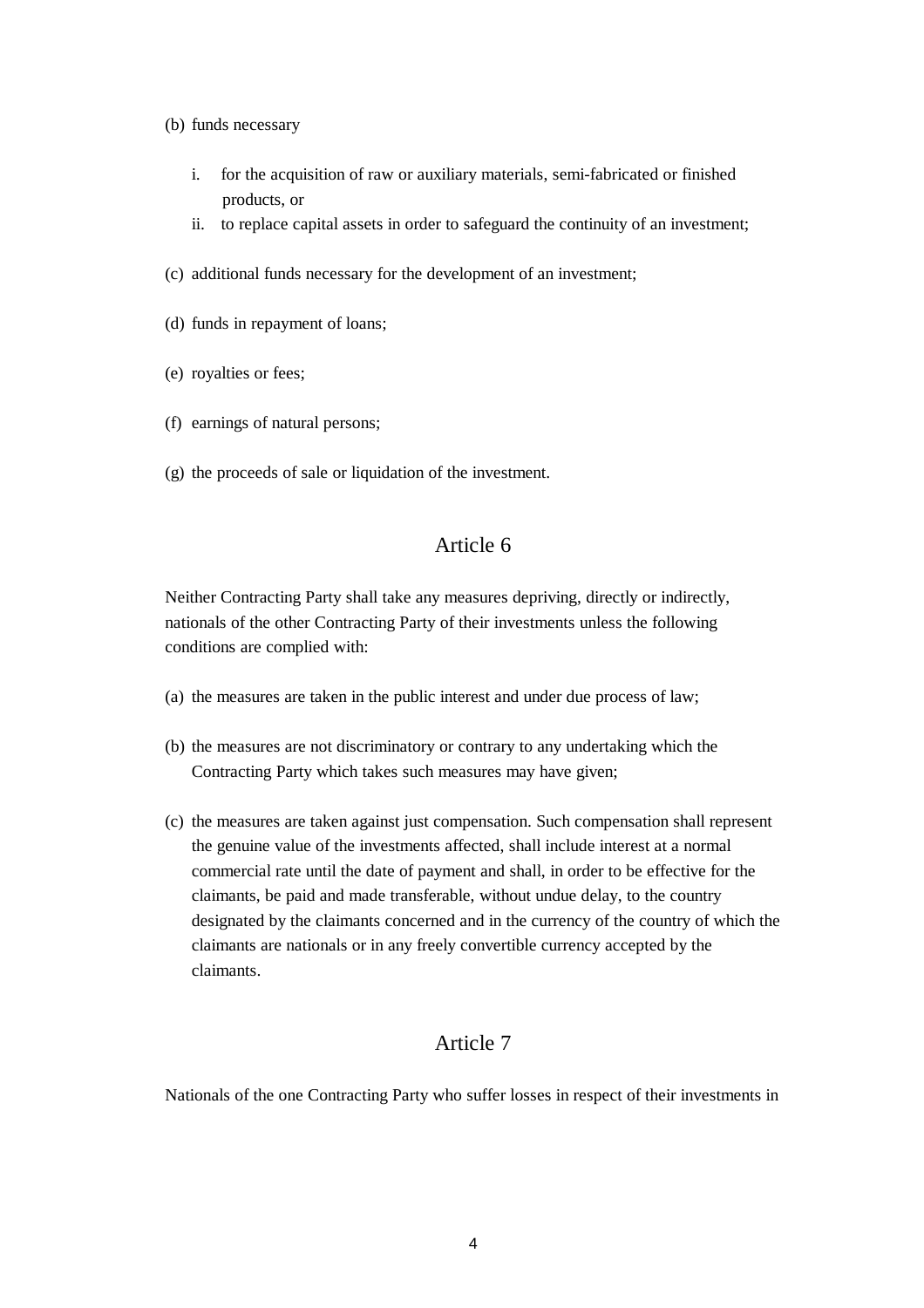the territory of the other Contracting Party owing to war or other armed conflict, revolution, a state of national emergency, revolt, insurrection or riot shall be accorded by the latter Contracting Party treatment, as regards restitution, indemnification, compensation or other settlement, no less favourable than that which that Contracting Party accords to its own nationals or to nationals of any third State, whichever is more favourable to the nationals concerned.

#### Article 8

If the investments of a national of the one Contracting Party are insured against noncommercial risks under a system established by law, any subrogation of the insurer or reinsurer to the rights of the said national pursuant to the terms of such insurance shall be recognized by the other Contracting Party.

#### Article 9

- 1) Without prejudice to the provisions of paragraph 2 hereafter, any legal dispute arising between a Contracting Party and a national of the other Contracting Party concerning an investment of that national in the territory of the former Contracting Party may, at the request of one of the parties concerned, be submitted to the competent tribunal of that Contracting Party.
- 2) Each Contracting Party hereby consents to submit any legal dispute arising between that Contracting Party and a national of the other Contracting Party concerning an investment of that national in the territory of the former Contracting Party to the International Centre for Settlement of Investment Disputes for settlement by conciliation or arbitration under the Convention on the Settlement of Investment Disputes between States and Nationals of other States opened for signature at Washington on 18 March 1965. A legal person which is a national of one Contracting Party and which before such a dispute arises is controlled by nationals of the other Contracting Party shall in accordance with Article 25 (2) (b) of the Convention for the purpose of the Convention be treated as a national of the other Contracting Party.

## Article 10

This Agreement shall apply to all investments, whether made before or after its entry into force, but shall not apply to any dispute concerning an investment, which arose, or any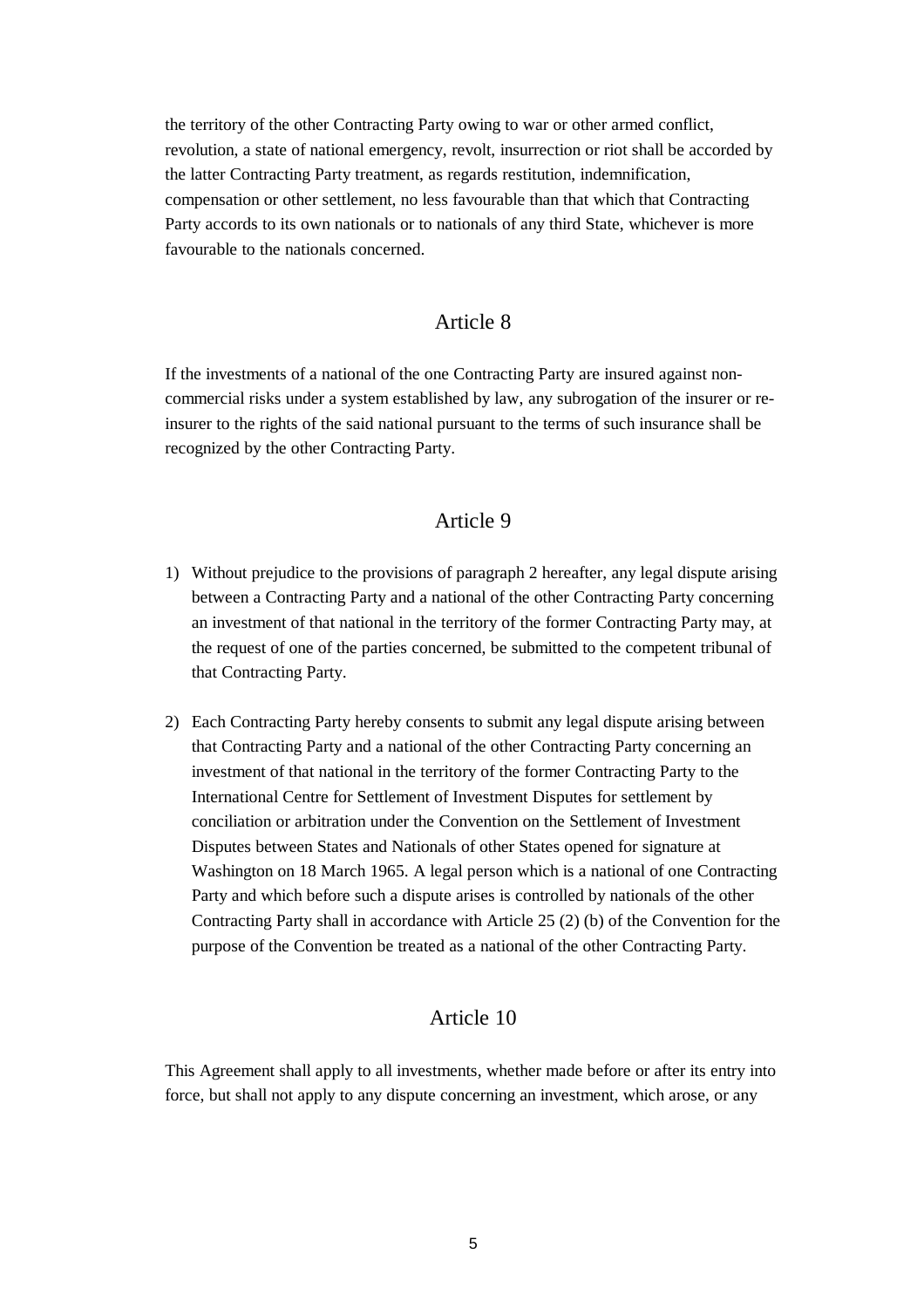claim concerning an investment, which was settled before its entry into force.

#### Article 11

Either Contracting Party may propose to the other Party that consultations be held through diplomatic channels on any matter concerning the interpretation or application of the Agreement. The other Party shall accord sympathetic consideration to the proposal and shall afford adequate opportunity for such consultations.

#### Article 12

- 1) Any dispute between the Contracting Parties concerning the interpretation or application of the present Agreement, which cannot be settled within a reasonable lapse of time, by means of diplomatic negotiations, shall, unless the Parties have otherwise agreed, be submitted, at the request of either Party, to an arbitral tribunal, composed of three members. Each Party shall appoint one arbitrator and the two arbitrators thus appointed shall together appoint a third arbitrator as their chairman who is not a national of either Party.
- 2) If one of the Parties fails to appoint its arbitrator and has not proceeded to do so within two months after an invitation from the other Party to make such appointment, the latter Party may invite the President of the International Court of Justice to make the necessary appointment
- 3) If the two arbitrators are unable to reach agreement, in the two months following their appointment, on the choice of the third arbitrator, either Party may invite the President of the International Court of Justice, to make the necessary appointment.
- 4) If, in the cases provided for in the paragraphs (2) and (3) of this Article, the President of the International Court of Justice is prevented from discharging the said function or is a national of either Contracting Party, the Vice-President shall be invited to make the necessary appointments. If the Vice-President is prevented from discharging the said function or is a national of either Party the most senior member of the Court available who is not a national of either Party shall be invited to make the necessary appointments.
- 5) The tribunal shall decide on the basis of this Agreement and other relevant agreements between the two Contracting Parties, rules of international law and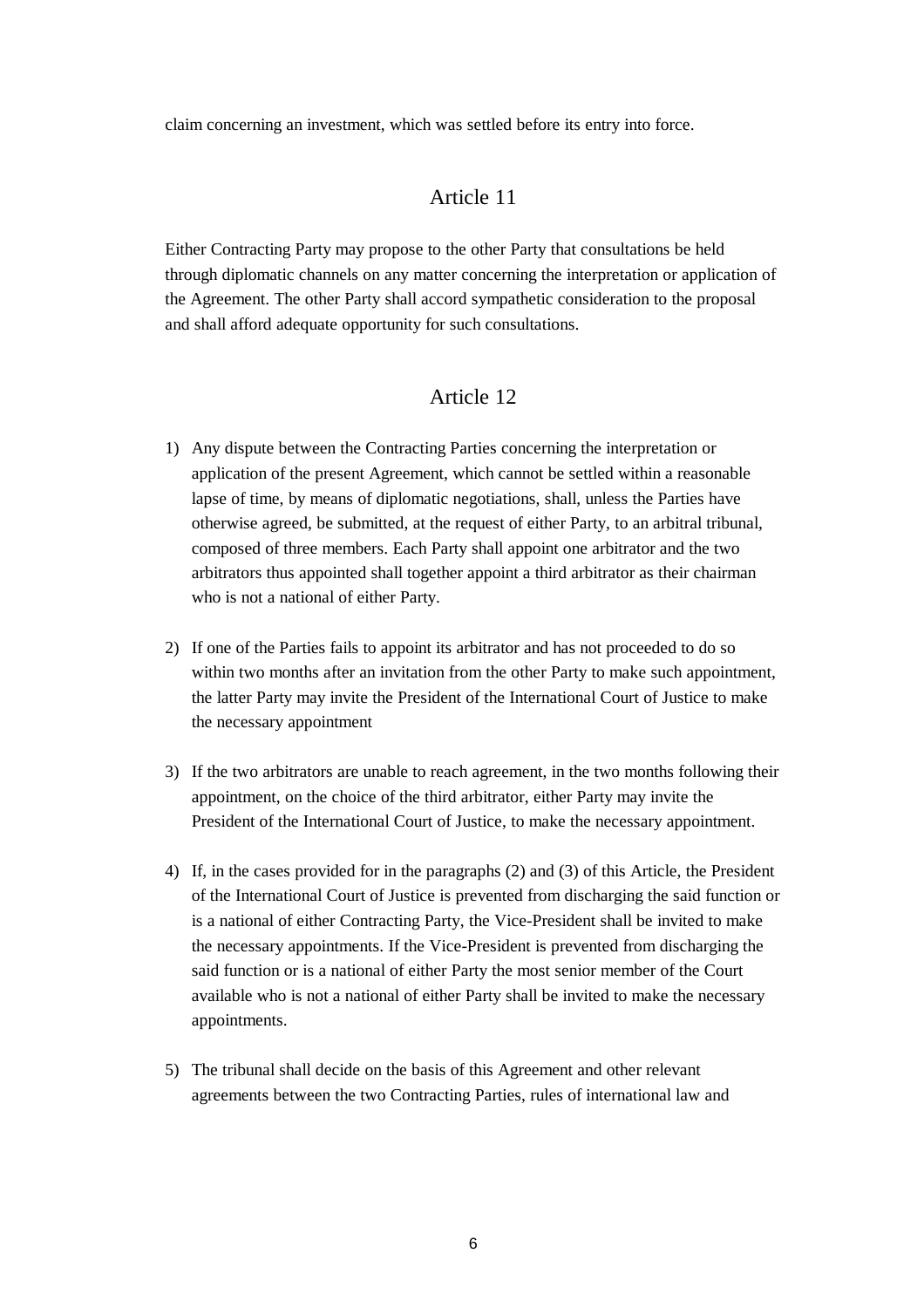relevant rules of domestic law. Before the tribunal decides, it may at any stage of the proceedings propose to the Parties that the dispute be settled amicably. The foregoing provisions shall not prejudice the power of the tribunal to decide the dispute ex aequo et bono if the Parties so agree.

- 6) Unless the Parties decide otherwise, the tribunal shall determine its own procedure.
- 7) The tribunal shall reach its decision by a majority of votes. Such decision shall be final and binding on the Parties.

# Article 13

As regards the Kingdom of the Netherlands, the present Agreement shall apply to the part of the Kingdom in Europe, the Netherlands Antilles and to Aruba, unless the notification provided for in Article 14, paragraph (1) provides otherwise.

## Article 14

- 1) The present Agreement shall enter into force on the first day of the second month following the date on which the Contracting Parties have notified each other in writing that the procedures constitutionally required therefor in their respective countries have been complied with, and shall remain in force for a period of fifteen years.
- 2) Unless notice of termination has been given by either Contracting Party at least six months before the date of the expiry of its validity, the present Agreement shall be extended tacitly for periods of ten years, each Contracting Party reserving the right to terminate the Agreement upon notice of at least six months before the date of expiry of the current period of validity.
- 3) In respect of investments made before the date of the termination of the present Agreement the foregoing Articles thereof shall continue to be effective for a further period of fifteen years from that date.
- 4) Subject to the period mentioned in paragraph (2) of this Article, the Government of the Kingdom of the Netherlands shall be entitled to terminate the application of the present Agreement separately in respect of any of the parts of the Kingdom.